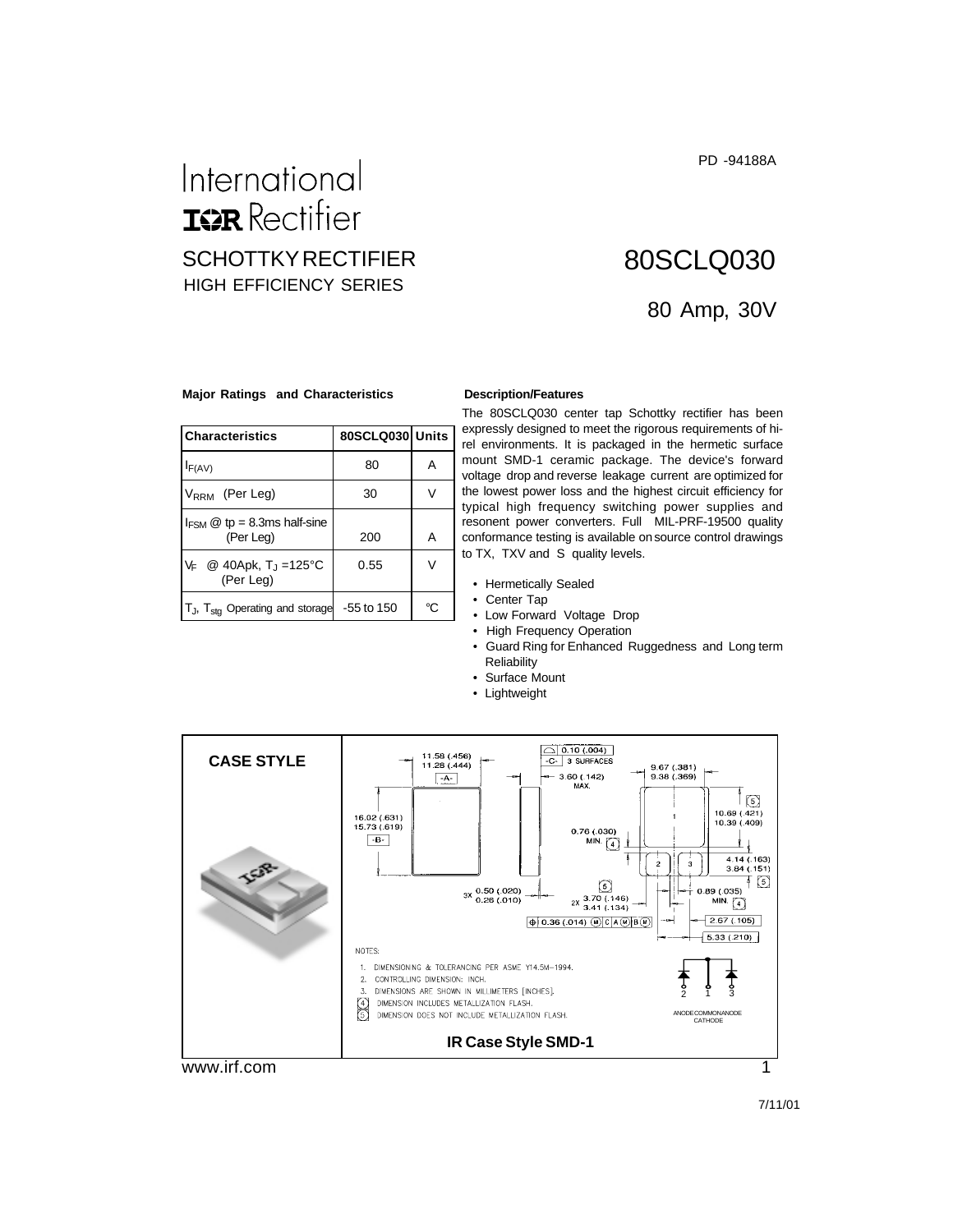#### 80SCLQ030

# International<br>**IGR** Rectifier

#### **Voltage Ratings**

|         | Part number                                                      | 80SCLQ030 |
|---------|------------------------------------------------------------------|-----------|
| $V_{R}$ | Max. DC Reverse Voltage (V) (Per Leg)                            | 30        |
|         | V <sub>RWM</sub> Max. Working Peak Reverse Voltage (V) (Per Leg) |           |

#### **Absolute Maximum Ratings**

|                         | Parameters                           | ∟imits | Jnits⊥ | Conditions                                                  |
|-------------------------|--------------------------------------|--------|--------|-------------------------------------------------------------|
| $I_{F(AV)}$             | Max. Average Forward Current         | 80     | A      | 50% duty cycle $\omega T_c = 81^{\circ}$ C, square waveform |
|                         | See Fig. 5                           |        |        |                                                             |
| <b>I</b> <sub>FSM</sub> | Max. Peak One Cycle Non - Repetitive | 200    | A      | $\omega$ t <sub>n</sub> = 8.3 ms half-sine                  |
|                         | Surge Current (Per Leg)              |        |        |                                                             |

#### **Electrical Specifications**

|                 | Parameters                          | Limits | <b>Units</b> |                                                  | Conditions                             |
|-----------------|-------------------------------------|--------|--------------|--------------------------------------------------|----------------------------------------|
| $V_{FM}$        | Max. Forward Voltage Drop           | 0.58   | $\vee$       | @ 20A                                            |                                        |
|                 | (Per Leg) See Fig. 10               | 0.7    | V            | @ 40A                                            | $T_{\rm J}$ = -55°C $\circledcirc$     |
|                 |                                     | 0.83   | V            | @ 80A                                            |                                        |
|                 |                                     | 0.47   | V            | @ 20A                                            |                                        |
|                 |                                     | 0.56   | V            | @ 40A                                            | $T_{\rm J} = 25^{\circ}C$ <sup>②</sup> |
|                 |                                     | 0.73   | $\vee$       | @ 80A                                            |                                        |
|                 |                                     | 0.42   | $\vee$       | @ 20A                                            |                                        |
|                 |                                     | 0.55   | $\vee$       | @ 40A                                            | $T_{\rm d}$ = 125°C $\circledcirc$     |
|                 |                                     | 0.82   | $\vee$       | @ 80A                                            |                                        |
| l <sub>RM</sub> | Max. Reverse Leakage Current        | 1.5    | mA           | $T_i = 25^{\circ}C$                              |                                        |
|                 | (Per Leg) See Fig. 20               | 75     | mA           | $T_{\rm J} = 100^{\circ}$ C                      | $V_R$ = rated $V_R$ $\circledcirc$     |
|                 |                                     | 200    | mA           | $T_{\rm J}$ = 125°C                              |                                        |
|                 |                                     |        |              |                                                  |                                        |
| $C_T$           | Max. Junction Capacitance (Per Leg) | 2600   | pF           | $V_R = 5V_{DC}$ (1MHz, 25°C) $\oslash$           |                                        |
| $L_{S}$         | Typical Series Inductance (Per Leg) | 5.9    | nH           | Measured from center of cathode pad to center of |                                        |
|                 |                                     |        |              | anode pad                                        |                                        |

#### **Thermal-Mechanical Specifications**

|               | <b>Parameters</b>                 | Limits       | Units | Conditions                 |
|---------------|-----------------------------------|--------------|-------|----------------------------|
| $T_{\rm J}$   | Max.Junction Temperature Range    | $-55$ to 150 | °C    |                            |
| $T_{\sf stq}$ | Max. Storage Temperature Range    | $-55$ to 150 | °C    |                            |
| $R_{thJC}$    | Max. Thermal Resistance, Junction | 1.25         | °C/W  | DC operation<br>See Fig. 4 |
|               | to Case (Per Leg)                 |              |       |                            |
| $R_{thJC}$    | Max. Thermal Resistance, Junction | 0.63         | °C/W  | DC operation               |
|               | to Case (Per Package)             |              |       |                            |
| wt            | Weight (Typical)                  | 2.6          | g     |                            |
|               | Die Size (Typical)                | 150X180      | mils  |                            |
|               | Case Style                        | SMD-1        |       |                            |

Pulse Width < 300µs, Duty Cycle < 2%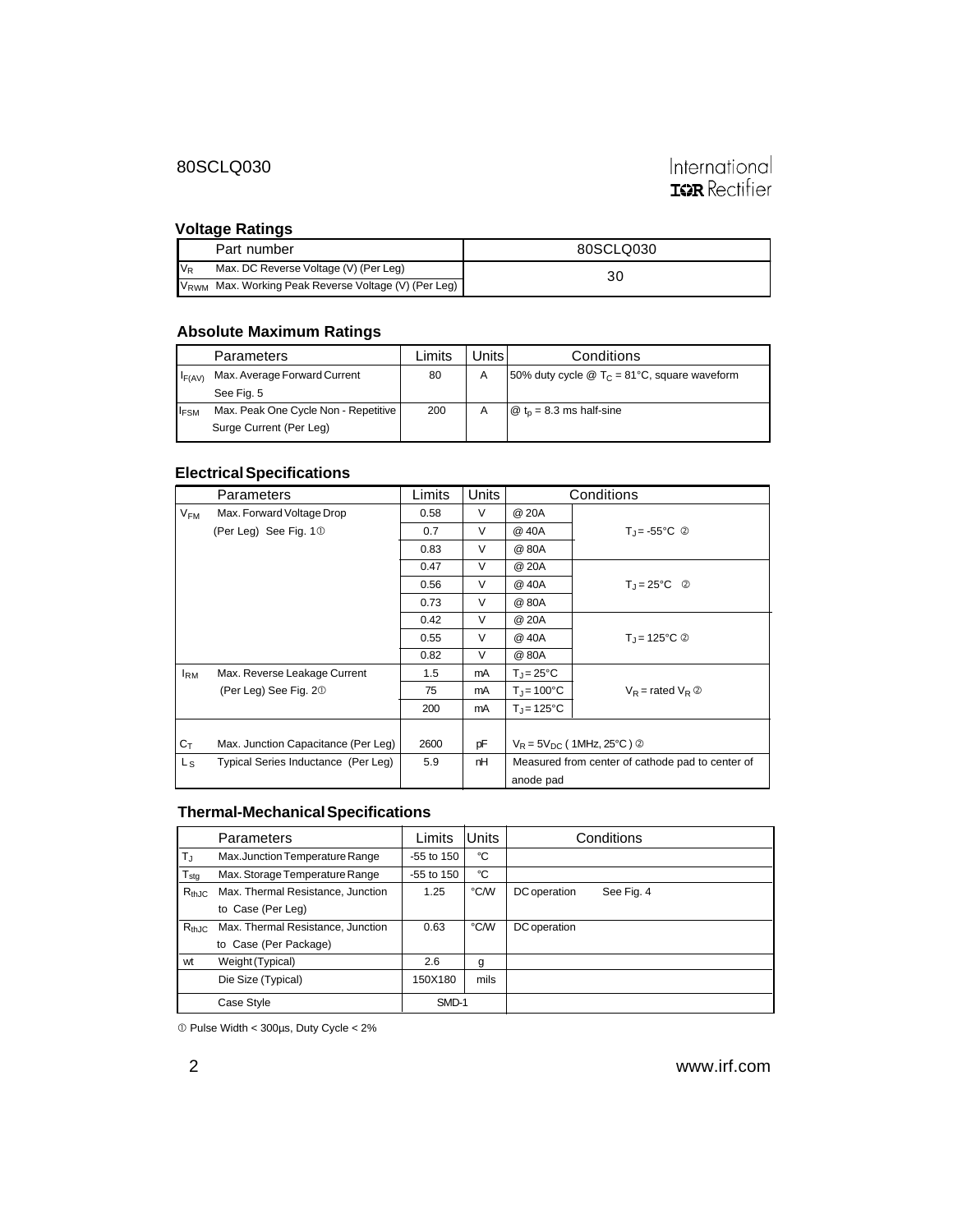#### International **ISPR** Rectifier



Fig. 1 - Max. Forward Voltage Drop Characteristics (Per Leg)



Reverse Voltage - $V_R$  (V)

www.irf.com 3